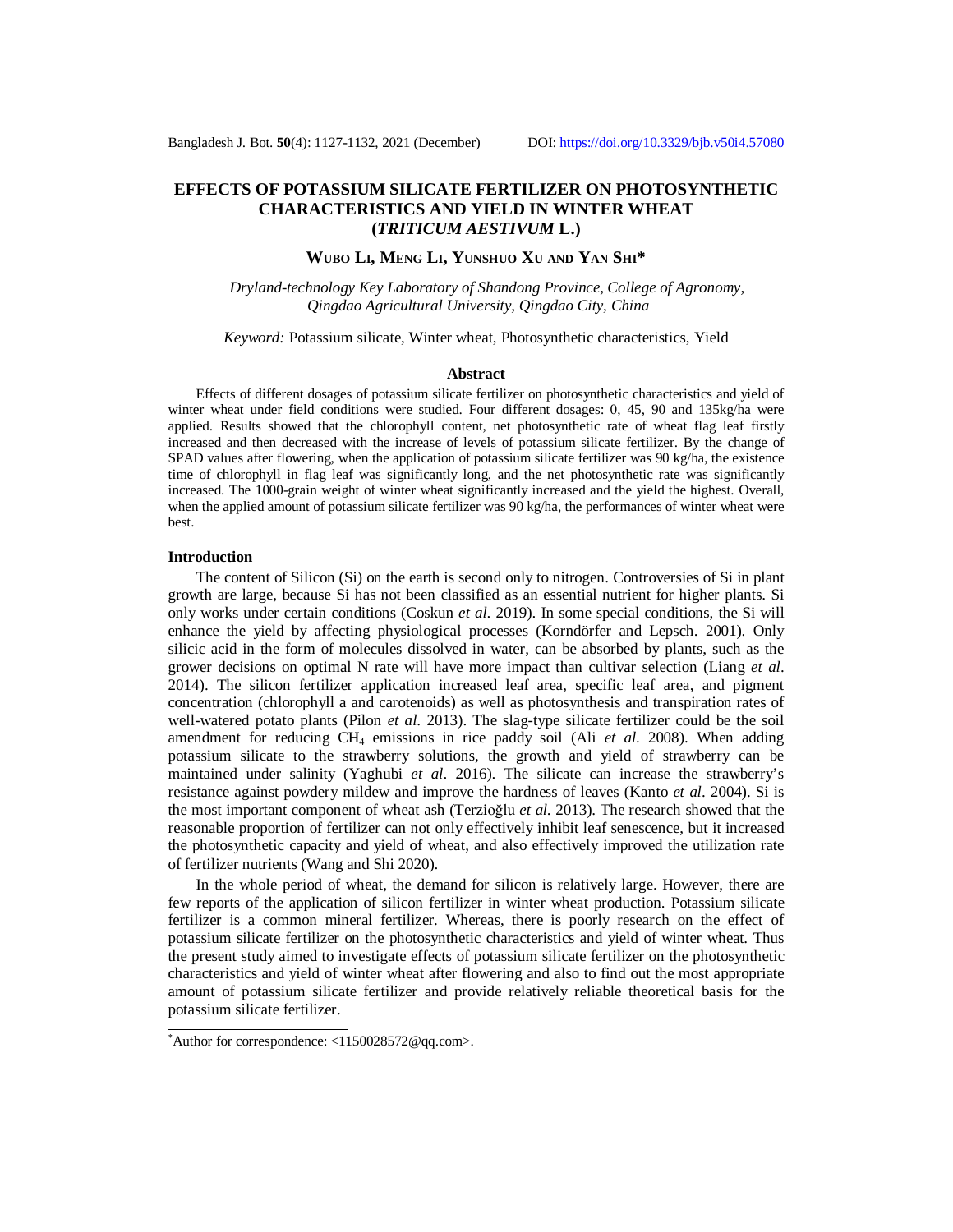#### **Materials and Methods**

The field experiments were carried out from October 2013 to June 2015 in the experimental base of Qingdao Agricultural University where a warm temperate monsoon continental climate with an annual average temperature of 12.6°C prevails and the annual average precipitation of about 700 mm. The variety of winter wheat is Jimai 22 The potassium silicate fertilizer was produced by Sinopharm Chemical Reagent Co., Ltd, its  $K_2O$  content is 47.0~51.0%, the ratio of  $K_2O$ : SiO<sub>2</sub> is about 1.49~1.65, and the compound fertilizer is potassium sulfate compound fertilizer (N-P<sub>2</sub>O<sub>5</sub>-K<sub>2</sub>O: 17-17-17).

There were 4 different treatments in this experiment (Table 1): Control (CK), Treatment 1, Treatment 2 and Treatment 3. Compound fertilizer and potassium silicate fertilizer were mixed evenly according to the corresponding quality, and they were applied to the land by furrow fertilization. The ditch depth was about 20 cm. The winter wheat was sown in the middle of October, and the sowing of winter wheat was at the rate of 112.5 kg/ha. All treatments were randomly selected the block area, each block area was  $2.5 \text{ m} \times 50 \text{ m}$ . Each treatment was repeated 3 times. In addition, all fertilizers were used as the base fertilizer. The water needed for winter wheat growth only came from the natural precipitation. Table 1 shows the fertilization dosages of each treatments.

| Table 1. Details of fertilizer of each treatment. |  |  |  |  |  |  |  |  |  |
|---------------------------------------------------|--|--|--|--|--|--|--|--|--|
|---------------------------------------------------|--|--|--|--|--|--|--|--|--|

|         | Compound fertilizer Potassium silicate fertilizer |
|---------|---------------------------------------------------|
| (kg/ha) | (kg/ha)                                           |
| 750     |                                                   |
| 750     | 45                                                |
| 750     | 90                                                |
| 750     | 135                                               |
|         |                                                   |

The data needed to be measured included the relative chlorophyll content (SPAD values) and the indexes of photosynthetic characteristics of flag leaf. The present data were recorded at flowering of winter wheat (0d), and measured every 7 days. SPAD values were measured using a chlorophyll meter (SPAD 502, Konica Minolta, Japan). The indexes of photosynthetic characteristics were determined by LI-6400 (LI-COR, America) and measured 3 times in flag leaf.

Data processing and chart drawing were performed in Origin 2019, and statistical analysis of data and significant test of differences were performed with DPS v7.05.

#### **Results and Discussion**

Results of the effects of Potassium Silicate Fertilizer on SPAD Value of flag leaf showed that SPAD values of the treatments with potassium silicate fertilizer were higher or significantly higher than CK at 7, 14, 21 and 28 days after flowering (Fig. 1). At 28 d after flowering, the differences in the SAPD values of T1, T2 and T3 increased by 23.82, 41.53 and 25.33%, resapectively than CK (Fig. 1). The differences of SPAD values among T1, T2 T3 and CK were significant at 14, 21 and 28d after flowering. Above all, with the longer of the number of days after flowering, treatments and CK became more different. Especially, the SPAD value was higher than others when the application amount of potassium silicate fertilizer was 90 kg/ha (T2), even significantly different.

Effects of potassium silicate fertilizer on net photosynthetic rate (NPR) of flag leaf showed that each treatment was different in different periods (Fig. 2). Net photosynthetic rates of T1, T2 and T3 were higher than CK as the days after flowering. At 14, 21 and 28d after flowering, the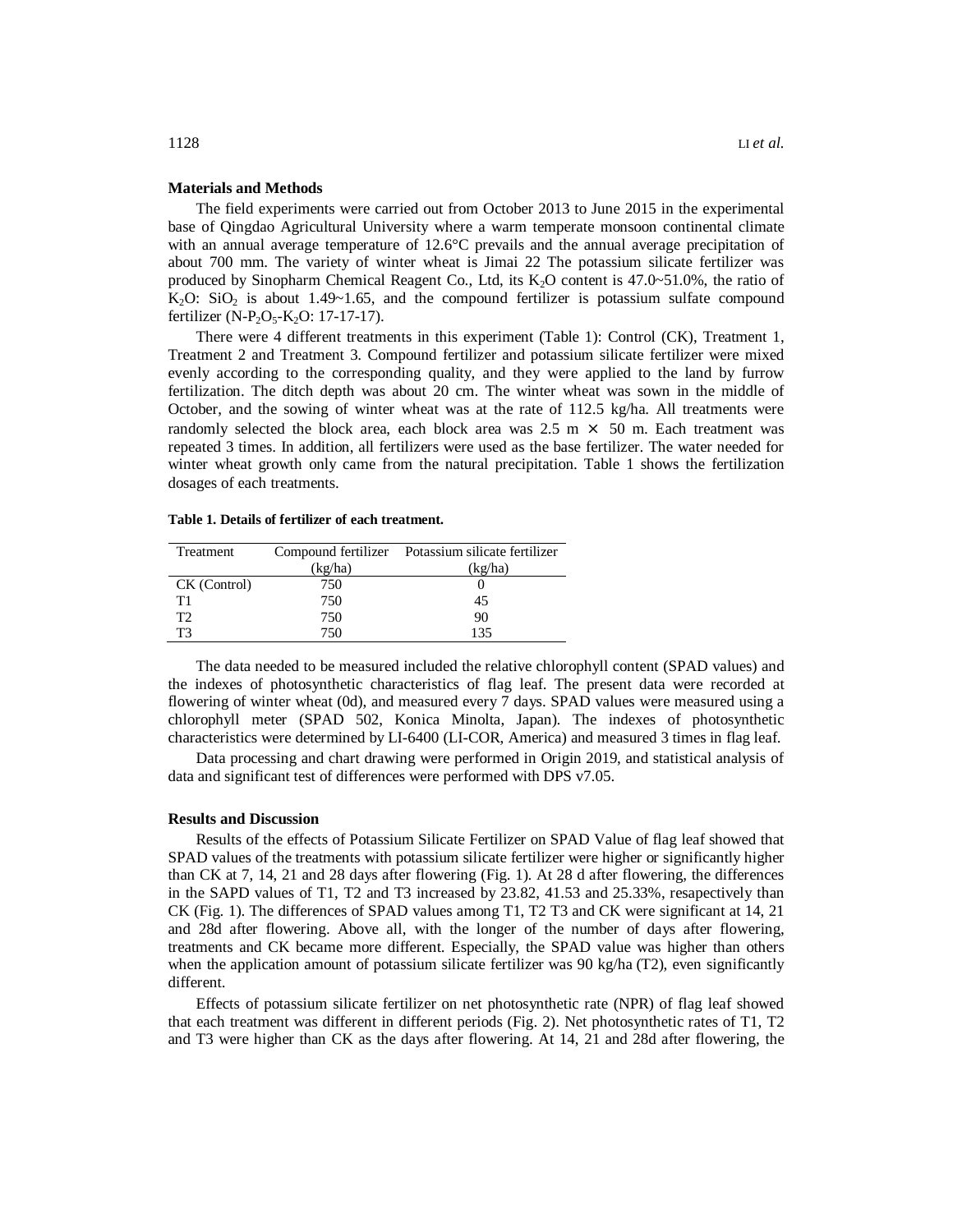



Fig 1. SPAD values of different treatments. Fig. 2. Net photosynthetic rate of different treatments.

As shown in Fig. 3, with the day after flowering was increasing, the change of stomatal conductance among the treatments were generally of the same trend. The stomatal conductance of T2 was higher than CK at 7, 21 and 28d after flowering, though the differences were only significant at 14 and 21d. The stomatal conductance of T2 was higher than the others. The highest value of stomatal conductance was found in T2.

The intercellular  $CO<sub>2</sub>$  concentration of different treatments were different after application of potassium silicate fertilizer (Fig. 4). At 28 days, the highest values were at T2 and compared with others, the difference was significant. Intercellular  $CO<sub>2</sub>$  concentrations of T1 and T3 decreased significantly.



Fig. 3. Stomatal conductance of different treatments. Fig. 4. Intercellular  $CO<sub>2</sub>$  concentration of different treatments.

The transpiration rate of potassium silicate fertilizer treatment was significantly higher than CK after application of potassium silicate fertilizer (Fig. 5). However, the transpiration rate of T1 was not significantly lower than CK at 21d after flowering. At 7d after flowering, T1 was not significantly higher than T2. In general, the transpiration rate increased with the increase of potassium silicate fertilizer application. Nevertheless, the transpiration rate decreased when the potassium silicate fertilizer was over 90 kg/ha.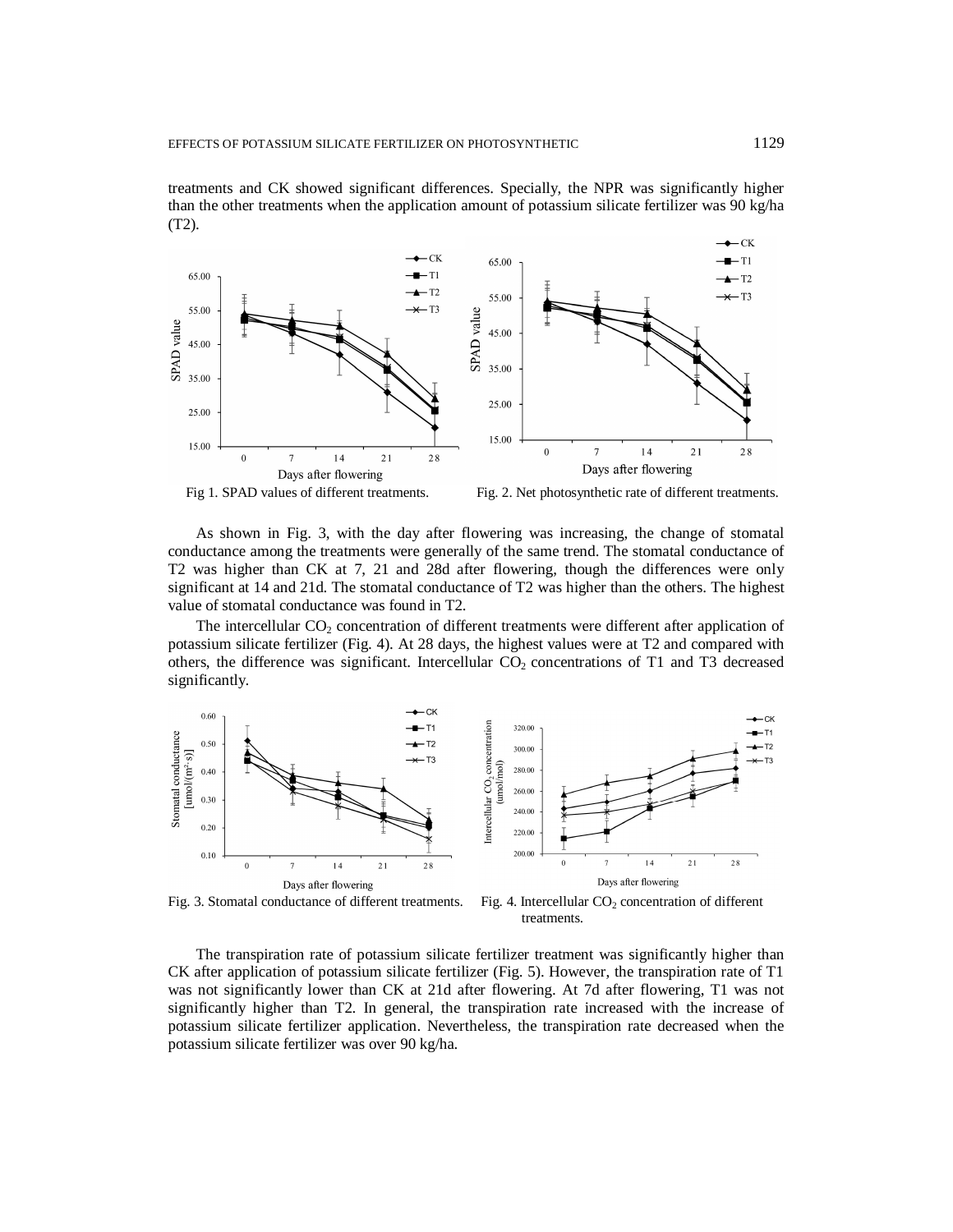Table 2 showed the yield and its components of different treatments. The number of spikes between treatments was  $T2 > T3 > T1 > CK$ ; the grains number per spike of was  $T2 = CK > T1 >$ T3; the 1000-grain weight showed  $T2 > T1 > T3 > CK$ . 1000-grains weight was the key reason for increasing yield.



Fig. 5. Transpiration rate of different treatments.

**Table 2. Yield and its components of different treatments.**

| Treatment      | Spike number<br>$(10^6$ /ha) | Grains number<br>per spike | 1000-grains<br>weight(g) | Grains yield<br>(kg/ha) |
|----------------|------------------------------|----------------------------|--------------------------|-------------------------|
| CK.            | 5.60a                        | 26.00a                     | 36.95c                   | 5214.00c                |
| T1             | 5.62a                        | 24.76a                     | 39.11b                   | 5279.55b                |
| T <sub>2</sub> | 5.63a                        | 26.00a                     | 40.39a                   | 5685.45a                |
| T3             | 5.62a                        | 22.67b                     | 37.46c                   | 5197.95c                |

a,b and c represent significant correlations at the 0.05 level.

Results showed that the number of spikes and grains did not increase effectively after applying potassium silicate fertilizer. Among the components of winter wheat yield, there was no significant difference in the number of spikes among the treatments. However, the difference of 1000-grain weight among the 4 treatments was significant, and the yield among 4 treatments was significant. The maximum value was reached at the fertilization rate of 90 kg/ha. T3 yield was not significantly lower than CK. The results of this study showed that the application of potassium silicate fertilizer can increase the 1000-grain weight of winter wheat, thereby increasing the total yield of winter wheat. The present investigation revealed that chlorophyll content in the 28d experimental group was still significantly higher than CK, which indicated that potassium silicate fertilizer could effectively prolong the existence time of chlorophyll in winter wheat. In the early stage of flowering, the chlorophyll content and net photosynthetic rate of flag leaves have shown differences, T2 was the highest level, but it had not reached the significant level. At 28d after flowering, the net photosynthetic rate of the experimental group is higher than CK, almost at the same time, the transpiration rate of flag leaf was higher. This may be related to the larger stomatal conductance. It was worth mentioning that the increase of intercellular  $CO<sub>2</sub>$  was an important condition to increase the photosynthetic rate of flag leaf. The experiments had shown that the overall photosynthetic characteristics of winter wheat reached the highest level when 90 kg/ha potassium silicate fertilizer was applied.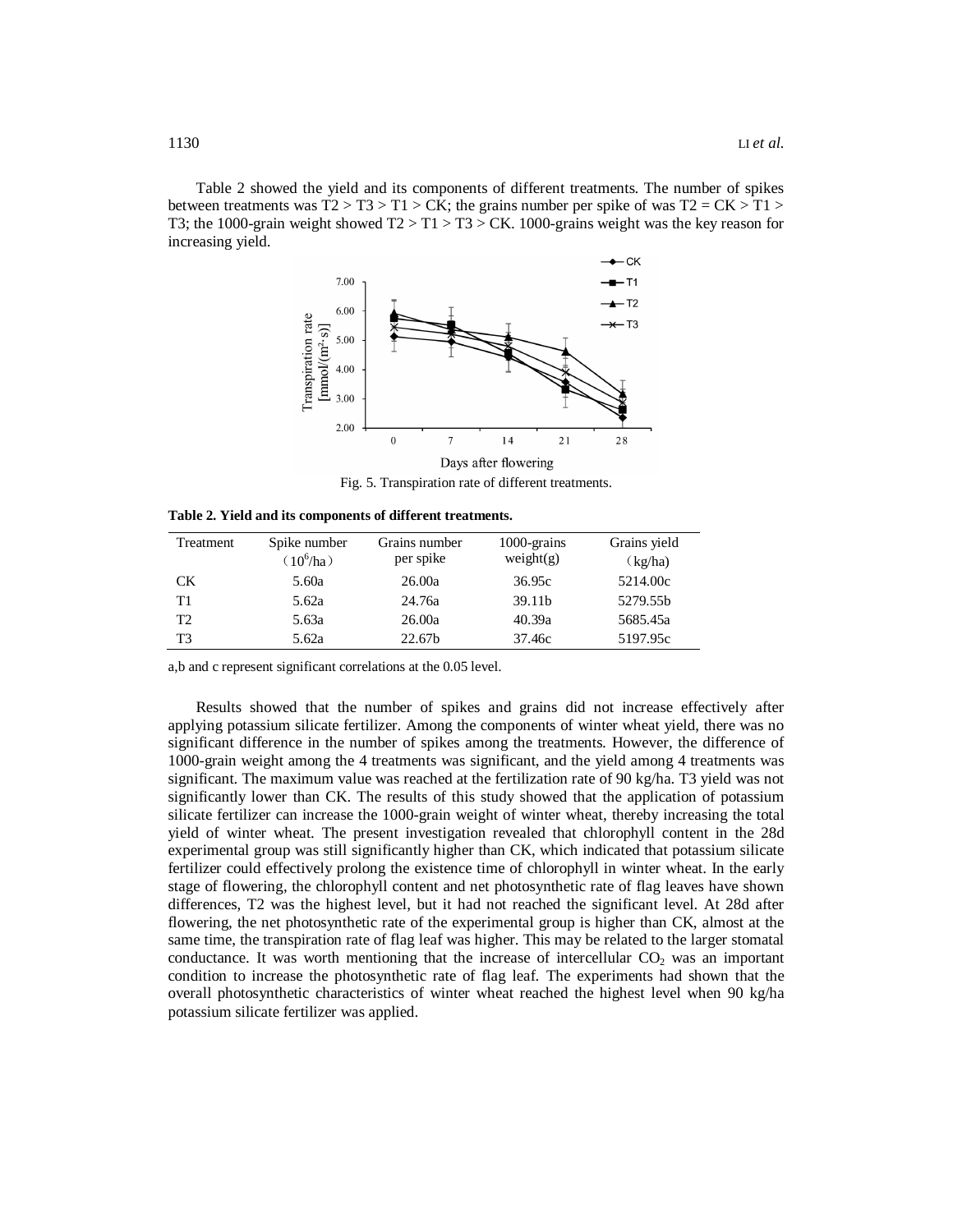Silicon can moderately affect the net C assimilation and transpiration rates (FÉLix *et al.* 2018). Si is known to effectively mitigate various environmental stresses and enhance plant resistance against both fungal and bacterial pathogens (Wang *et al.* 2017). Si application decreased transpiration, specific leaf area, petiole length, and promoted the flowering, fruit firmness, leaf/crown number, fresh and dry weight of shoot and root and water use efficiency (Dehghanipoodeh *et al.* 2016). The added Ca-silicate increased photosynthesis, transpiration and stomatal conductance significantly over the non-amended treatment (Bokhtiar *et al.* 2012). The proper application of silicon fertilizer can improve the net photosynthetic rate of crops. With the growth of winter wheat, there was a significant difference in chlorophyll content between the experimental group and the control group, which indicated that potassium silicate fertilizer could effectively improve the chlorophyll content. The reason might be that potassium silicate can promote chlorophyll production. More or less similar observation was made by Asmar *et al.* (2013) who reported that by the addition of  $CaSiO<sub>3</sub>$  the production of chlorophyll in banana plants *in vitro* can be increased. The practical application of Si-rich products provides for an increase in plant productivity and the reduction of nutrient leaching (Matichenkov *et al*. 2020). Use of phyllosilicate via seed coating increased the production components and yield of the second corn crop (Rodrigues *et al.* 2019). The selected plant growth, yield and biochemical parameters of *P. vulgaris* were efficiently increased by combined PGPR and silicon fertilization under saline stress in which the marketable value of the crop can be improved (Kumar *et al.* 2020).

From the present study it may be concluded that 90 kg/ha potassium silicate fertilizers and 750 kg/ha compound fertilizer were the best for wheat production.

## **Acknowledgements**

The present research was supported by the Program - Shandong Modern Agricultural Technology & Industry System (SDAIT0107) and The National Key Research and Development Program of China (2016YFD0300400) and Major Agricultural Applied Technological Innovation Projects in Shandong Province and the Key Research and Development Projects of Shandong Province.

## **References**

- Ali MA, Lee CH and Kim PJ 2008. Effect of silicate fertilizer on reducing methane emission during rice cultivation. Biol Fert Soils. **44**(4): 597-604.
- Asmar SA, Castro EM, Pasqual M, Pereira FJ and Soares JDR 2013. Changes in leaf anatomy and photosynthesis of micropropagated banana plantlets under different silicon sources. Sci Hortic-Amsterdam. **161**: 328-332.
- Bokhtiar SM, Huang HR, Li YR and Dalvi VA 2012. Effects of silicon on yield contributing parameters and its accumulation in abaxial epidermis of sugarcane leaf blades using energy dispersive x-ray analysis. J. Plant Nutr. **35**(8): 1255-1275.
- Coskun D, Deshmukh R, Sonah H, Menzies JG, Reynolds O, Ma JF and Belanger RR 2019. The controversies of silicon's role in plant biology. New Phytol. **221**(1): 67-85.
- Dehghanipoodeh S, Ghobadi C, Baninasab B, Gheysari M and Bidabadi SS 2016. Effects of potassium silicate and nanosilica on quantitative and qualitative characteristics of a commercial strawberry. J. Plant Nutr. **39**(4): 502-507.
- Epstein E 1994. The anomaly of silicon in plant biology. P Natl Acad Sci USA. **91**(1): 11-17.
- Félix A, Mello P, Felisberto G, Fernandes D and Lima Do 2018. Effects of soluble silicate and nanosilica application on rice nutrition in an oxisol. Pedosphere. **28**(4): 597-606.
- Kanto T, Miyoshi A, Ogawa T, Maekawa K and Aino M 2004. Suppressive effect of potassium silicate on powdery mildew of strawberry in hydroponics. J. Gen. Plant Pathol. **70**(4): 207-211.